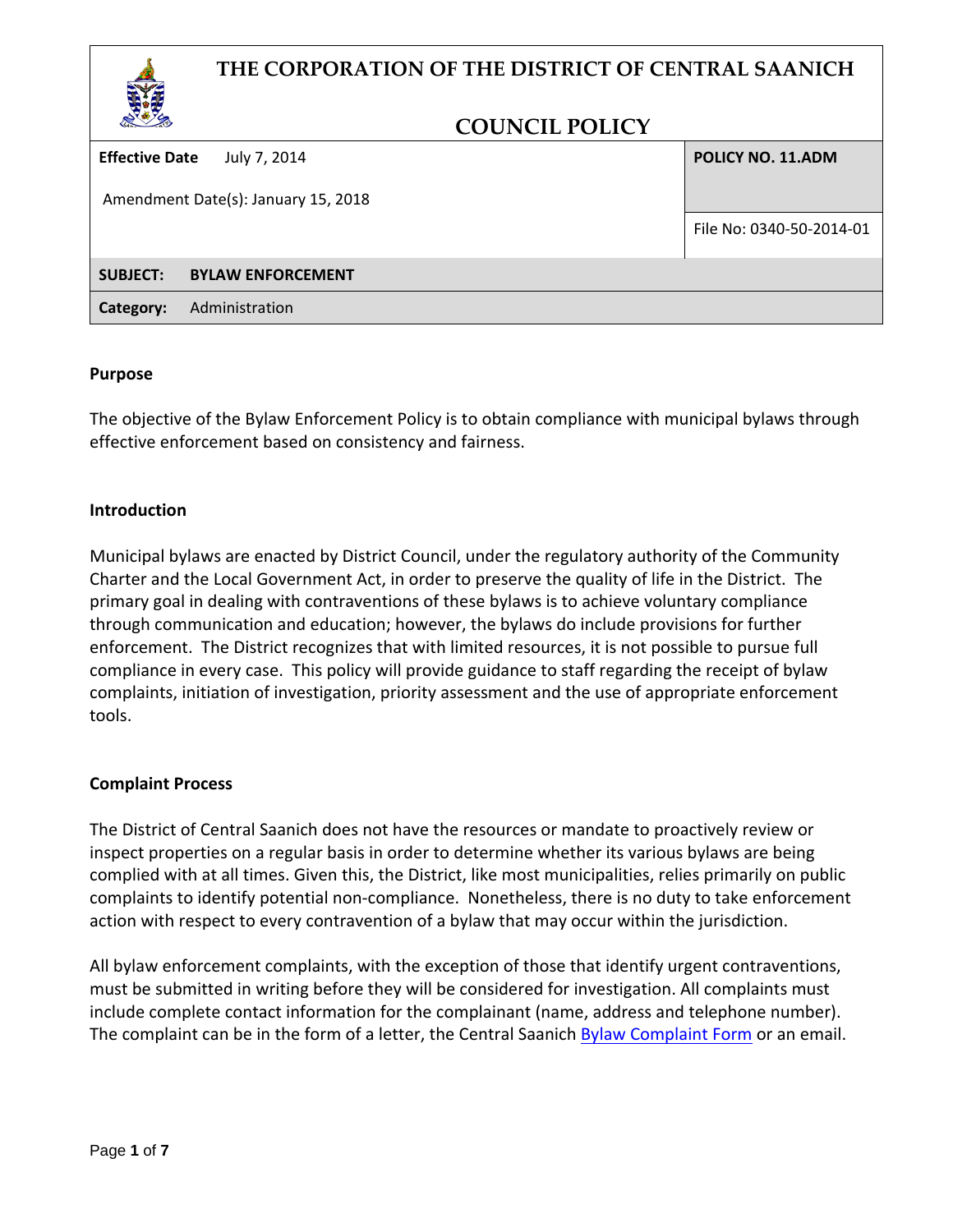The District will not respond to anonymous complaints unless potential safety, liability or health issues are raised. Determination will be made by the Bylaw Enforcement Officer and the chief Administrative Officer, and will be otherwise investigated at the discretion of Council, if necessary.

Except as stated elsewhere in this policy, in order to prompt enforcement action by the District, complaints must be received in accordance with the following criteria:

- Two (2) complete written bylaw complaints submitted by unrelated complainants whose properties are located within the District of Central Saanich; or
- One (1) complete written bylaw complaint submitted by a complainant whose property is located within 100 metres of the subject property; or
- One (1) written complaint from Council, a Central Saanich Police Officer or any other Central Saanich staff member.

Complaints classified as High Priority require only one (1) written bylaw complaint.

Complaints alleging that an unauthorized secondary suite or an additional dwelling unit has been constructed must be received from occupants residing within 100m of the subject property.

Bylaw Enforcement Officers may decline to investigate complaints based on the nature of the complaint and alleged violation, the impact of the violation on the community, the impact of the violation on the complainant or other individuals, and in accordance with this policy. In the case of frivolous, retaliatory, repeat and/or multiple complaints about the same issue, each complaint will be dealt with on its own merits and according to this policy. However, Bylaw Enforcement Officers will endeavor to focus on balancing fairly the interests of both the individual making the complaint and the broader community. The District may consider responding to repeated complaints only where the complainant provides new information or raises a new issue.

Information regarding the complainant is kept confidential and is protected under the *[Freedom of](http://wwww.bclaws.ca/default.html)  [Information and Protection of Privacy Act](http://wwww.bclaws.ca/default.html)*. However, a complainant may be identified if the issue proceeds to court and the complainant is required to act as a witness for the prosecution.

District of Central Saanich staff are not required to report bylaw violations observed unless it is during regular work hours, within that employees scope of duty and where the violation poses a risk to public health and safety or the environment.

## **Investigation**

In response to a complaint, or acting in the regular course of his or her duties, staff will investigate to determine compliance with District bylaws. The investigation may include a bylaw and file review, contacting the alleged contravener, contacting the complainant, and conducting a site inspection.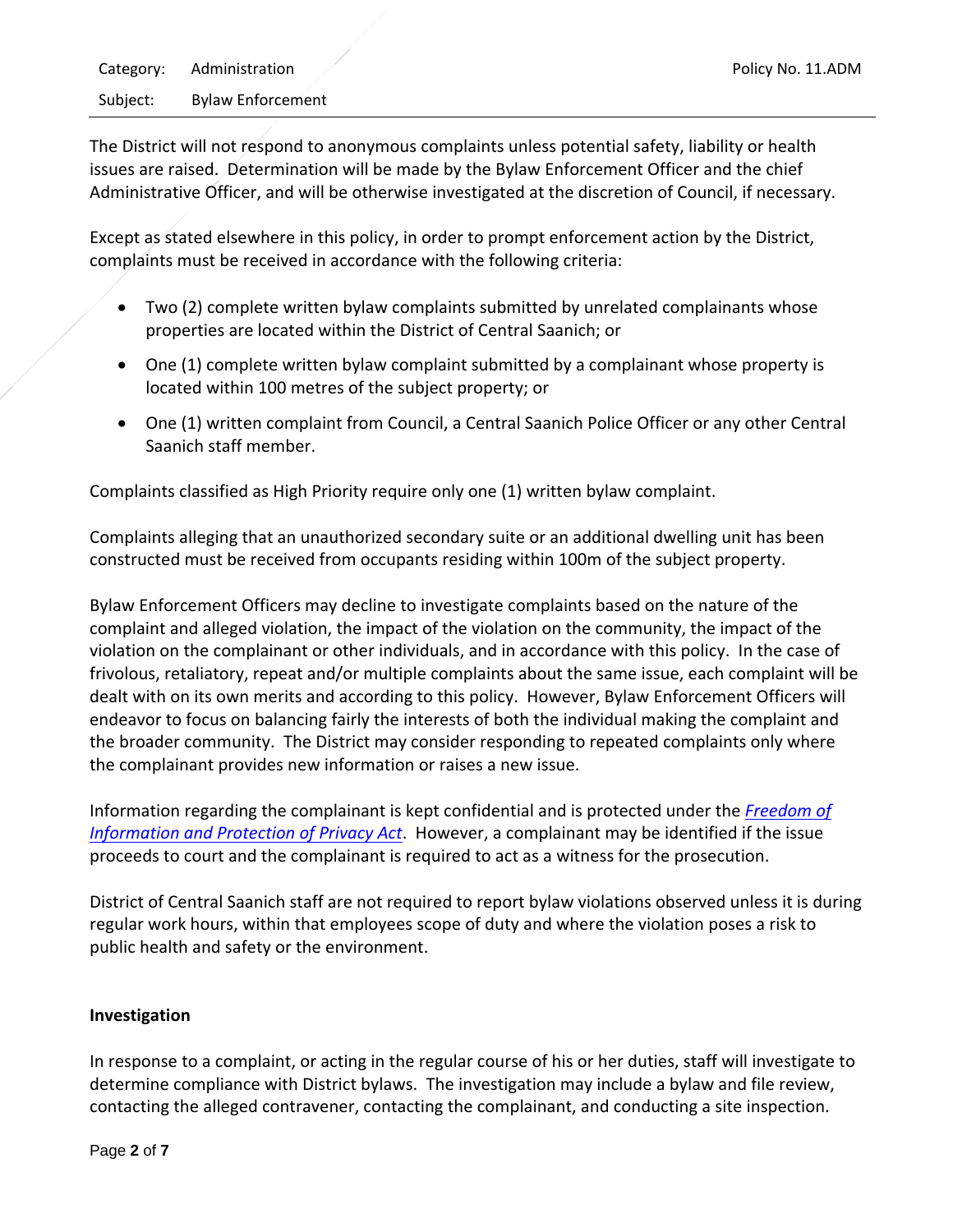If a violation is identified, the contravener will be instructed to take action to resolve the issue immediately or within a specified time period. If further action is required to resolve the infraction, a bylaw file is subsequently created to track the violation, assessment, enforcement and outcome.

While encouraging compliance with District bylaws is important, staff safety is paramount. If a staff member is verbally or physically threatened while administering the bylaws, then no further investigative action shall be carried out until a police officer accompanies the staff member on any site inspections. Authorization requirements to enter a property or building will be followed as per Section 16 of the Community Charter. Tenant rights as specified in the Residential Tenancy Act will be respected during enforcement.

## **Assessment Criteria**

When assessing the priority of the bylaw violation, staff will consider, but are not limited to, matters such as:

- potential risk to public health and/or safety;
- magnitude, nature and duration of the contravention;
- history of non-compliance on the property or by the contravener;
- potential short and long term impact on a structure, the community and the environment;
- potential for setting a precedent;
- resources available to resolve the matter;
- potential costs associated with enforcement action; and,
- likelihood of obtaining the desired results.

## **Enforcement Priority**

To maintain consistency throughout the bylaw enforcement process, the staff members involved will meet as necessary to review file details. The bylaw violation will be assessed in accordance with the following hierarchy of priority levels.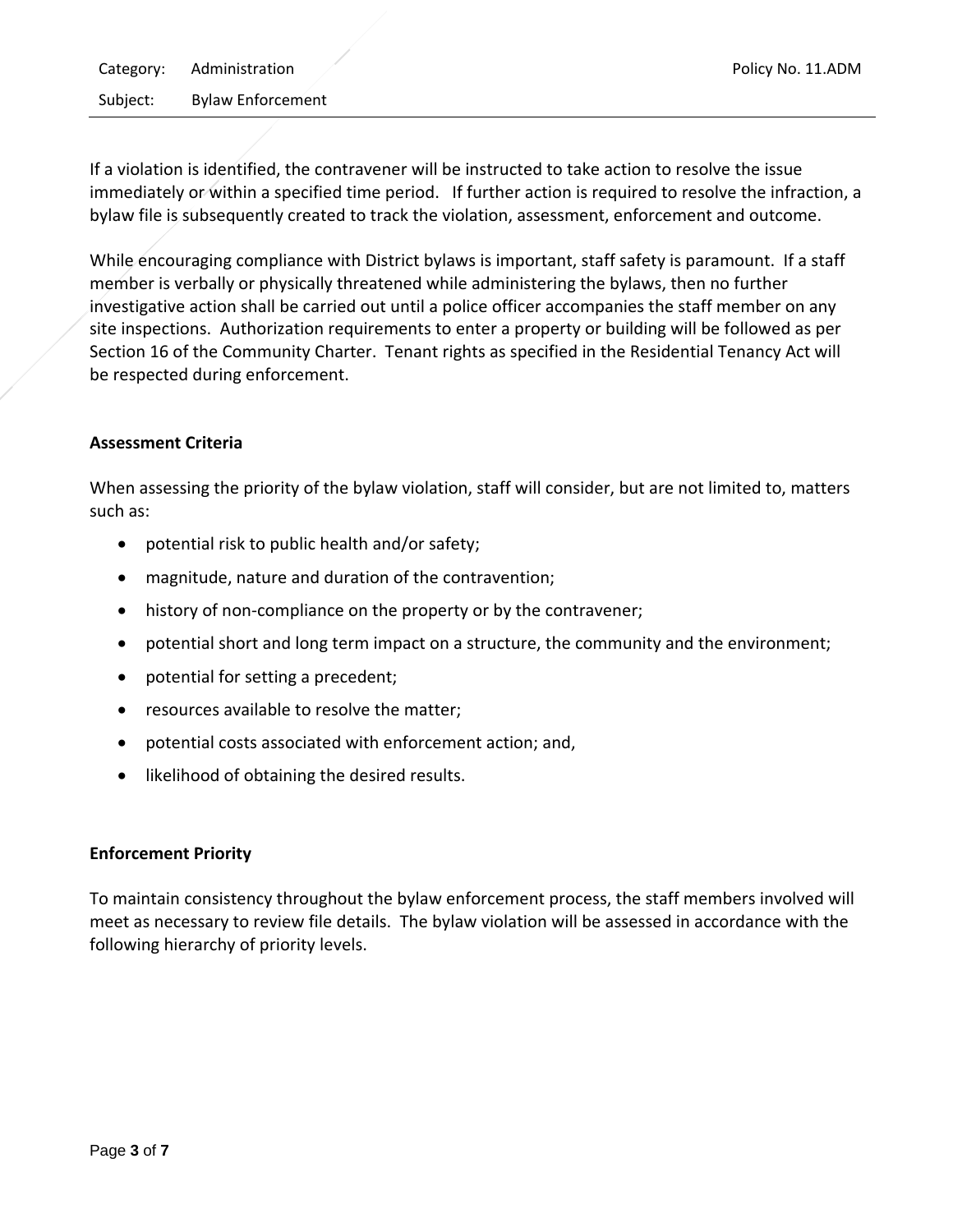Category: Administration **Policy No. 11.ADM** 

Subject: Bylaw Enforcement

## *Low Priority*

**A bylaw violation unlikely to cause health or safety issues or negatively impact the community or the environment**

Examples of bylaw violations that may be considered as *Low Priority* would be:

- 1. Minor renovations without a building permit, where there are no concerns relating to health and safety; and the use and building comply with the Land Use Bylaw (*Building Bylaw No. 1470)*
- 2. Minor encroachment into a setback (*[Land Use Bylaw No. 1309\)](http://www.centralsaanich.ca/Assets/Central+Saanich/Bylaws/Land+Use+Bylaw+(1309).pdf)*
- 3. Protected tree pruned without permit, where there is no harm done to the tree (*Tree Protection Bylaw No. 1595)*

## *Medium Priority*

**Multiple low priority violations or a bylaw violation with potential to cause health and/or safety issues and/or negatively impact the community or the environment**

Examples of bylaw violations that may be considered as *Medium Priority* would be:

- 1. Remove or deposit soil without a permit (*Soil Removal and Deposit Bylaw No. 1544)*
- 2. Noxious weeds or unsightly premises (*Noxious Weeds Bylaw No. 763 or [Land Use Bylaw No.](http://www.centralsaanich.ca/Assets/Central+Saanich/Bylaws/Land+Use+Bylaw+(1309).pdf)  [1309\)](http://www.centralsaanich.ca/Assets/Central+Saanich/Bylaws/Land+Use+Bylaw+(1309).pdf)*
- 3. Burning without permit (*Open Burning Bylaw No. 1091)*
- 4. Secondary suite constructed without a building permit where there are no significant safety issues *(Building Bylaw No. 1470)*
- 5. Additional unauthorized dwelling unit (*[Land Use Bylaw No. 1309\)](http://www.centralsaanich.ca/Assets/Central+Saanich/Bylaws/Land+Use+Bylaw+(1309).pdf)*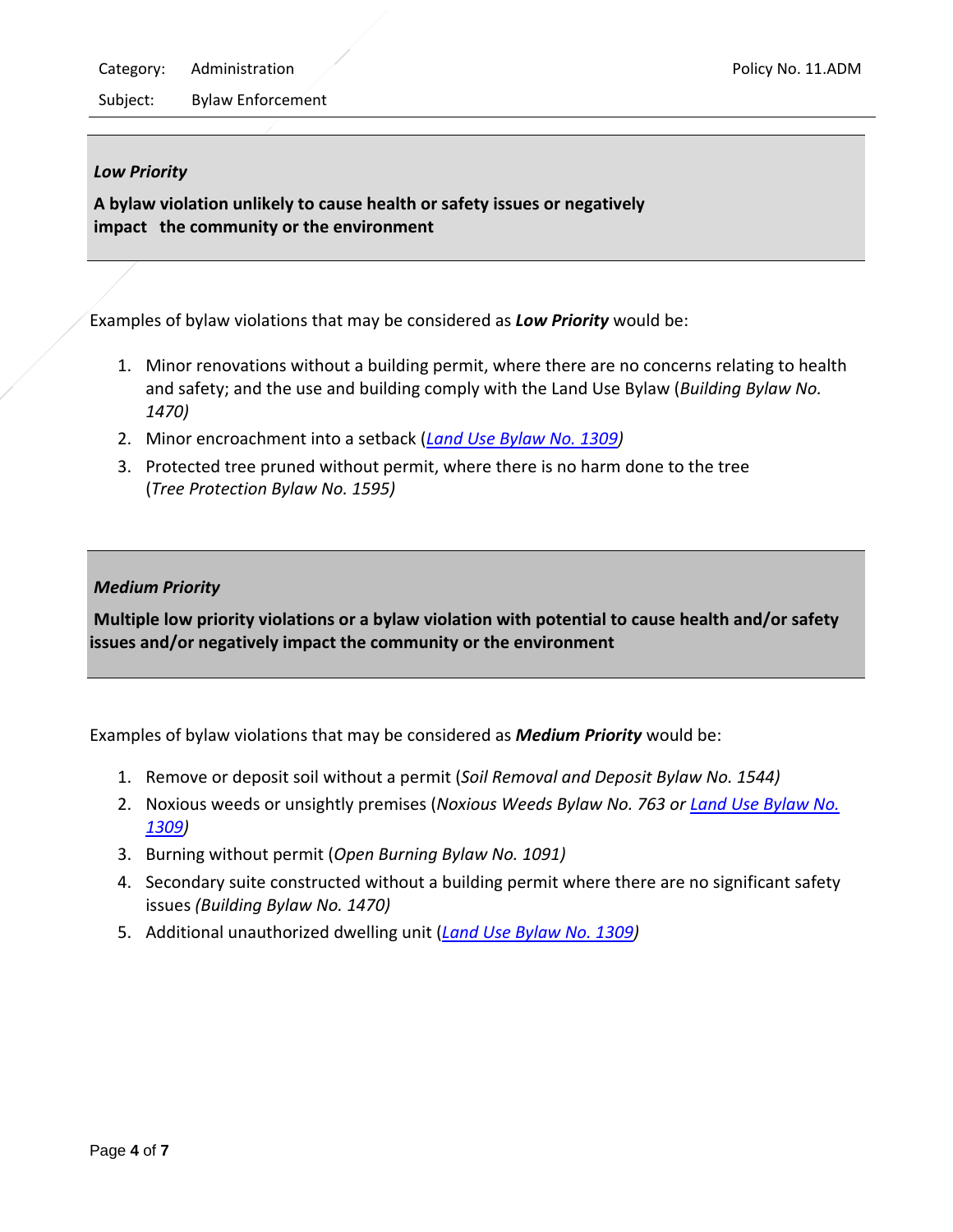#### *High Priority*

**Multiple medium priority violations or a bylaw violation likely to cause health and/or safety issues and/or negatively impact the community or the environment**

Examples of bylaw violations that may be considered as *High Priority* would be:

- 1. Non-conforming land use, inadequate parking and site development without a Development Permit (*[Land Use Bylaw No. 1309](http://www.centralsaanich.ca/Assets/Central+Saanich/Bylaws/Land+Use+Bylaw+(1309).pdf) and OCP Bylaw No. 1600)*
- 2. Unauthorized secondary suite with multiple code violations such as inadequate smoke alarms, fire separations, or egress windows due to alterations without a building permit (*Building Bylaw No. 1470)*
- 3. Inadequate exiting and/or fire protection due to building alterations without a permit (*Building Bylaw No. 1470)*
- 4. Cut down tree, that is protected and located in the Erosion District, without permits (*Erosion Control and Tree Cutting Bylaw No. 993 and Tree Protection Bylaw No. 1595)*

## **Enforcement Tools**

When compliance cannot be achieved through initial enforcement, staff may escalate enforcement by first determining the appropriate tools with which to do so. Details of the various options available to the District are provided below (see also Schedule A).

#### *Stop work order*

Where a particular bylaw provides authority, a District official may order the cessation of any work that is proceeding in contravention of a bylaw by posting a Stop Work notice.

## *Municipal Ticket Information (MTI)*

The Municipal Ticket Information (MTI or municipal ticket) can be used for the prosecution of minor local government bylaw matters. The MTI is completed and personally delivered by an enforcement officer to the alleged offender. The alleged offender has the option of admitting the offence and paying the penalty within a specified time period, or disputing the offence and waiting for a court appearance.

## *No Occupancy Posting*

For Building Bylaw violations, a No Occupancy notice may be posted after other attempts to resolve the issues have failed and/or if significant or serious health and safety issues are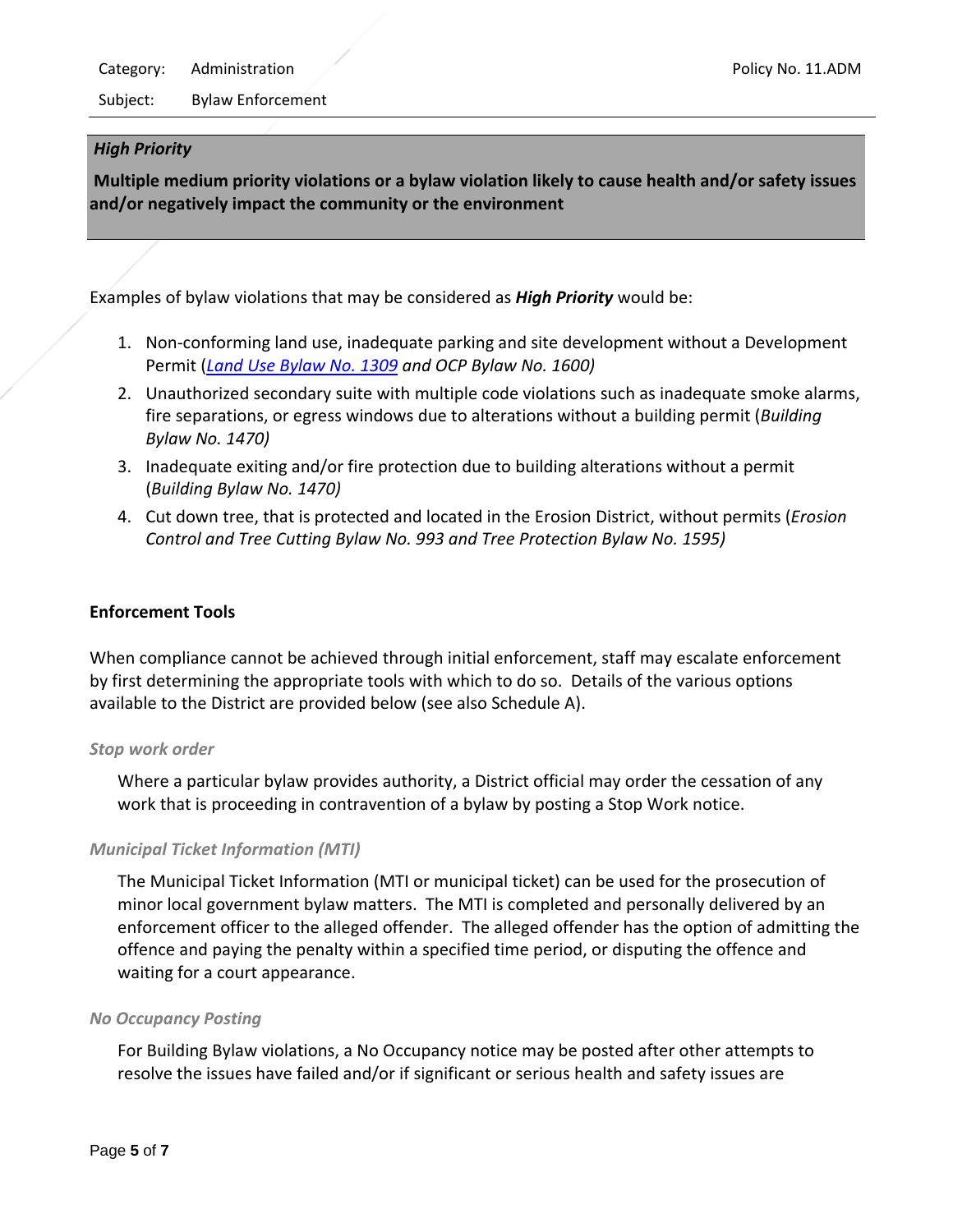Subject: Bylaw Enforcement

suspected. The *owner* of the property on which a No Occupancy notice has been posted, and every other person, shall cease *occupancy* of the *building* or *structure* immediately.

#### *District Solicitor involvement*

The District Solicitor may provide the contravener with a warning letter, and/or, if authorized by Council, will initiate court proceedings.

#### *Direct enforcement*

Direct enforcement involves carrying out enforcement remedies and adding the cost of doing so to the subject property's taxes. Council approval may be required, depending on the contravention.

#### *Section 57*

Under specific circumstances, such as a building bylaw contravention related to permits, inspections or safety, a building inspector may recommend to Council that it consider a resolution to place a notice of the contravention on the title of a property pursuant to Section 57 of the Community Charter.

#### *Remedial Action*

Council may impose remedial action requirements in relation to hazardous conditions, declared nuisances, or harm to drainage. A remedial action requirement may be imposed on the owner or lessee of the matter or thing, and/or the owner or occupier of the land on which it is located. A remedial action requirement may require the person to remove or demolish the matter or thing; fill it in, cover it over or alter it; bring it up to a standard specified by bylaw, or otherwise deal with it in accordance with the directions of Council or a person authorized by Council.

## *Prosecution by Long Form Information*

Section 263 of the *Community Charter* authorizes a municipality to proceed with a quasi criminal prosecution of a bylaw offence with a maximum fine of up to \$10,000. Local governments can commence proceedings under the *Offence Act* in B.C. Provincial Court by swearing an information before a court official that sets out the details of the offence. The information must be served on the accused, and once it is served, the offence comes under the jurisdiction of the Provincial Court. However, as provincial Crown Counsel will not prosecute bylaw offences, municipalities shall either hire their own lawyers, or enforcement officers could act as prosecutors. Although long-form prosecutions involve a lengthy Provincial Court process, they are appropriate for major offences if a larger fine is warranted. In addition to the penalty imposed, the court may make a compliance order prohibiting the offender from repeating the offence as well as directing the offender to remedy any harm done. Council approval may be required prior to commencing proceedings.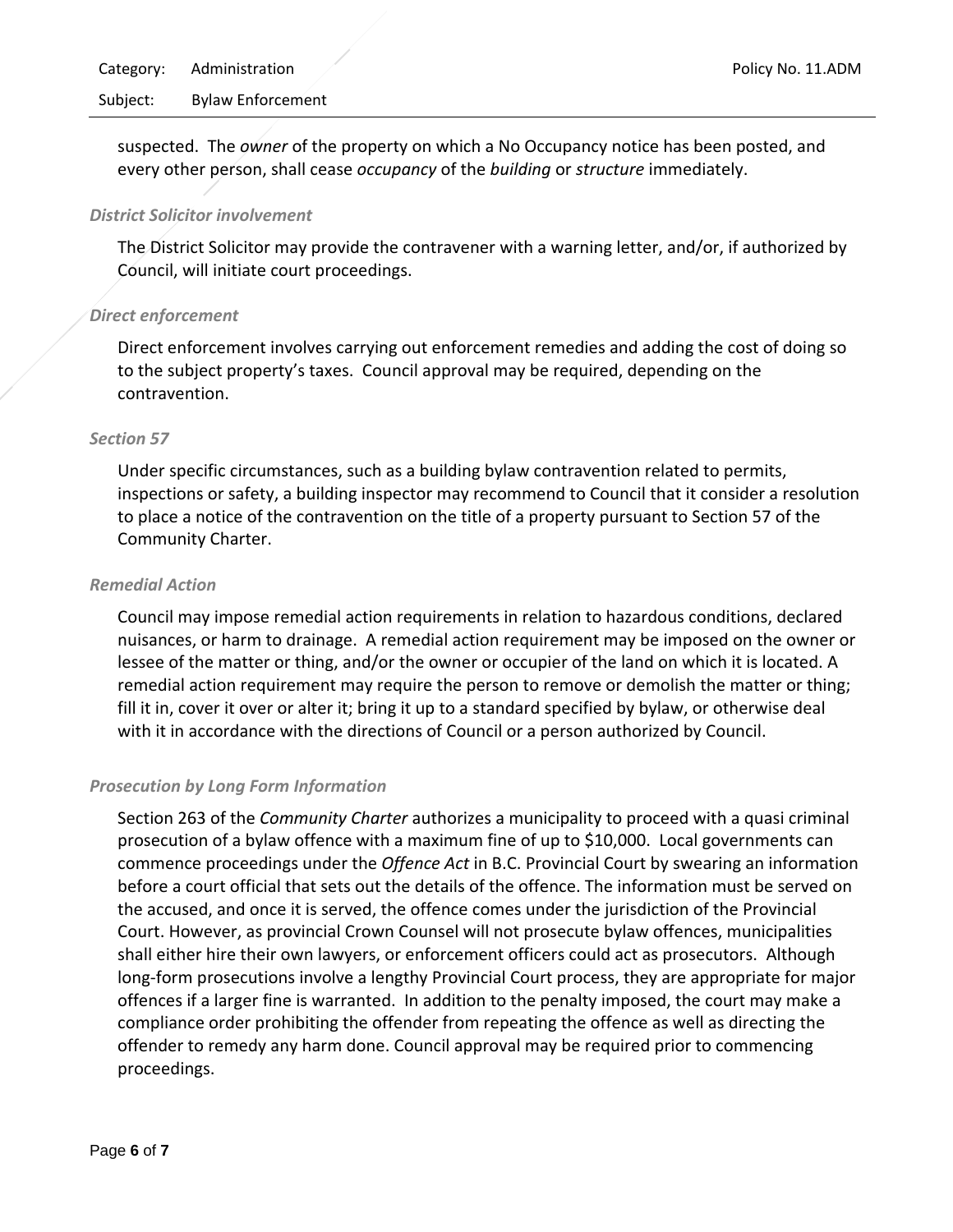#### *Consent order*

This is an order where legal proceedings have commenced, however, prior to appearing before a judge or master of the court, the parties agree to a Consent Order. Once the order is signed by all parties it is then registered with the court and has the same effect as a court order. Council approval is required prior to filing the initial statement of claim or petition, and may also be required to accept the terms of a consent order.

#### *Injunction proceedings*

An injunction is a Supreme Court Order directing a person to do, or not to do, a specified act. Council approval is required prior to seeking an injunction.

#### **Procedure**

To guide staff through the enforcement procedure, flow charts have been created outlining the possible steps to compliance (Schedule B).

Where illegal or unauthorized activity has not ceased, or where compliance is not achieved through voluntary compliance or initial enforcement, a report will be brought forward to Council. The report will indicate options for further action and may request approval to commence legal proceedings. Council will decide whether to provide funding for legal action, decline to do so, or recommend other actions. Staff, with the assistance of legal counsel, will follow up with Council's motion to initiate legal proceedings. At the end of the proceedings, and the resolution of the bylaw violation, the file will be closed.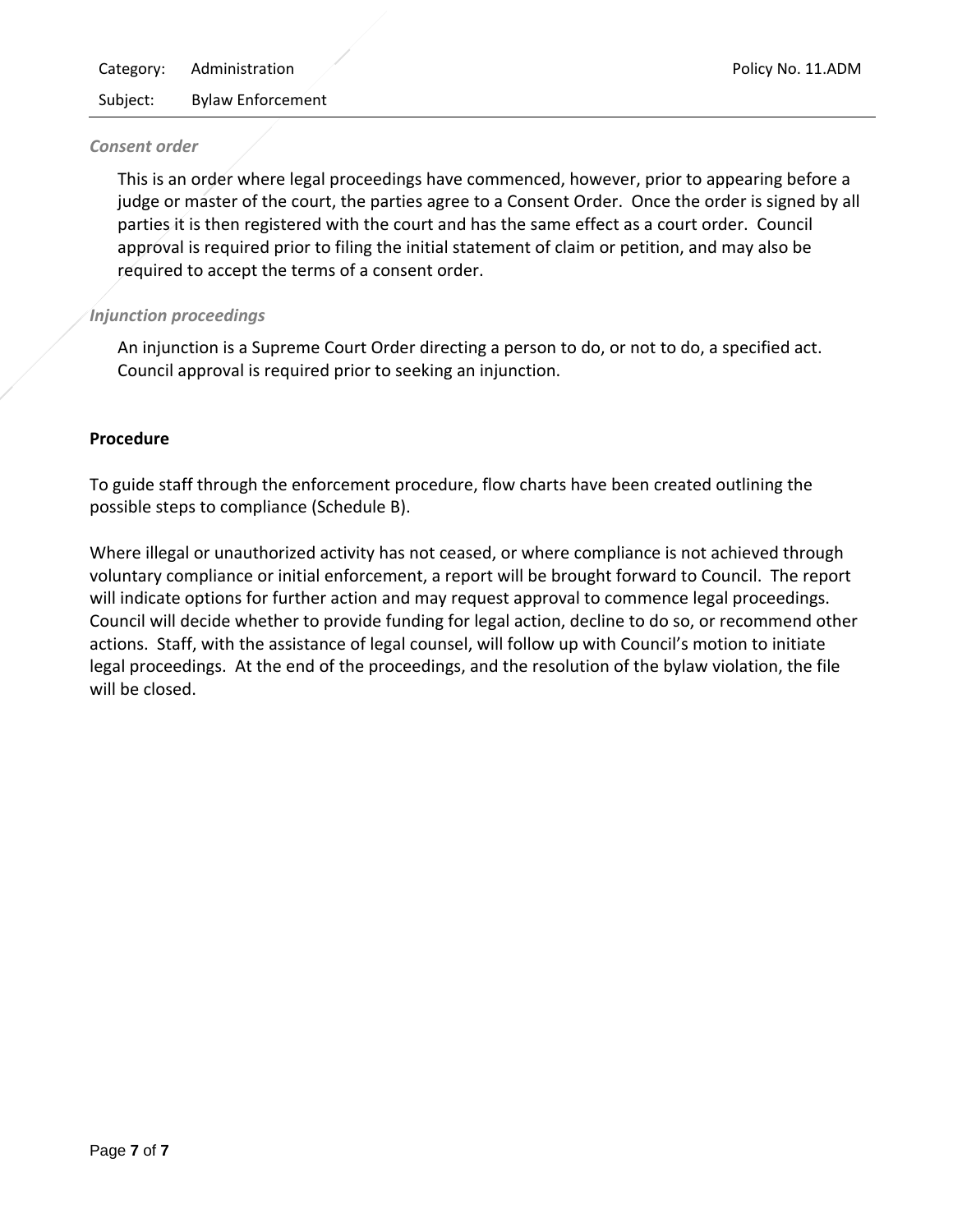|                     |                                                                                                                        | <b>TYPICAL ENFORCEMENT MEASURES</b> |                                       |                         |                    |                       |                                 |                        |                                         |               |                           |
|---------------------|------------------------------------------------------------------------------------------------------------------------|-------------------------------------|---------------------------------------|-------------------------|--------------------|-----------------------|---------------------------------|------------------------|-----------------------------------------|---------------|---------------------------|
|                     | <b>BYLAW VIOLATIONS</b><br><b>EXAMPLES</b>                                                                             | Stop Work Order                     | Information (MTI)<br>Municipal Ticket | No Occupancy<br>Posting | District Solicitor | Enforcement<br>Direct | Notice on Title<br>(Section 57) | <b>Remedial Action</b> | Form Information<br>Prosecution by Long | Consent Order | Proceedings<br>Injunctive |
| <b>LOW</b>          | Minor renovations without a building permit, with no<br>health and safety issues and complies with Land Use Bylaw.     |                                     |                                       |                         |                    |                       |                                 |                        |                                         |               |                           |
|                     | Minor encroachment into a setback                                                                                      |                                     |                                       |                         |                    |                       |                                 |                        |                                         |               |                           |
|                     | Protected tree pruned without the required permit where<br>there is no harm done to the tree                           |                                     |                                       |                         |                    |                       |                                 |                        |                                         |               |                           |
| MEDIUM              | Remove or deposit soil without the required permit                                                                     |                                     |                                       |                         |                    |                       |                                 |                        |                                         |               |                           |
|                     | Noxious weeds or unsightly premise                                                                                     |                                     |                                       |                         |                    |                       |                                 |                        |                                         |               |                           |
|                     | Burning without a permit                                                                                               |                                     |                                       |                         |                    |                       |                                 |                        |                                         |               |                           |
|                     | Unauthorized secondary suite without significant safety issues                                                         |                                     |                                       |                         |                    |                       |                                 |                        |                                         |               |                           |
|                     | Additional unauthorized dwelling unit                                                                                  |                                     |                                       |                         |                    |                       |                                 |                        |                                         |               |                           |
| $\frac{1}{5}$<br>I. | Non-conforming land use, inadequate parking and site<br>development without a Development Permit                       |                                     |                                       |                         |                    |                       |                                 |                        |                                         |               |                           |
|                     | Secondary suite construction without a building permit<br>where there are multiple code infractions relating to safety |                                     |                                       |                         |                    |                       |                                 |                        |                                         |               |                           |
|                     | Inadequate exiting and/or fire protection in a commercial<br>or industrial building                                    |                                     |                                       |                         |                    |                       |                                 |                        |                                         |               |                           |
|                     | Cut down tree (protected and located in Erosion District)                                                              |                                     |                                       |                         |                    |                       |                                 |                        |                                         |               |                           |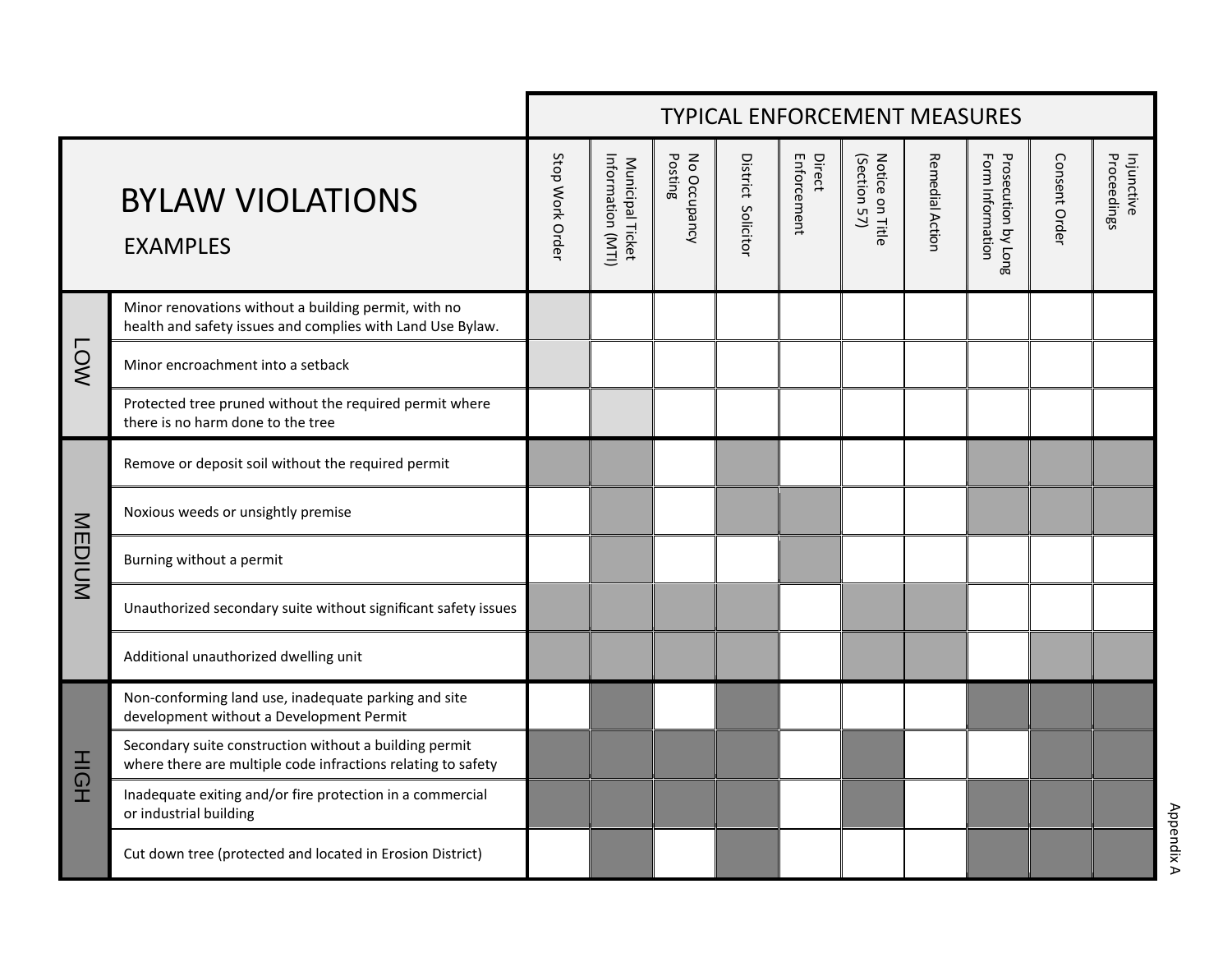## BYLAW ION

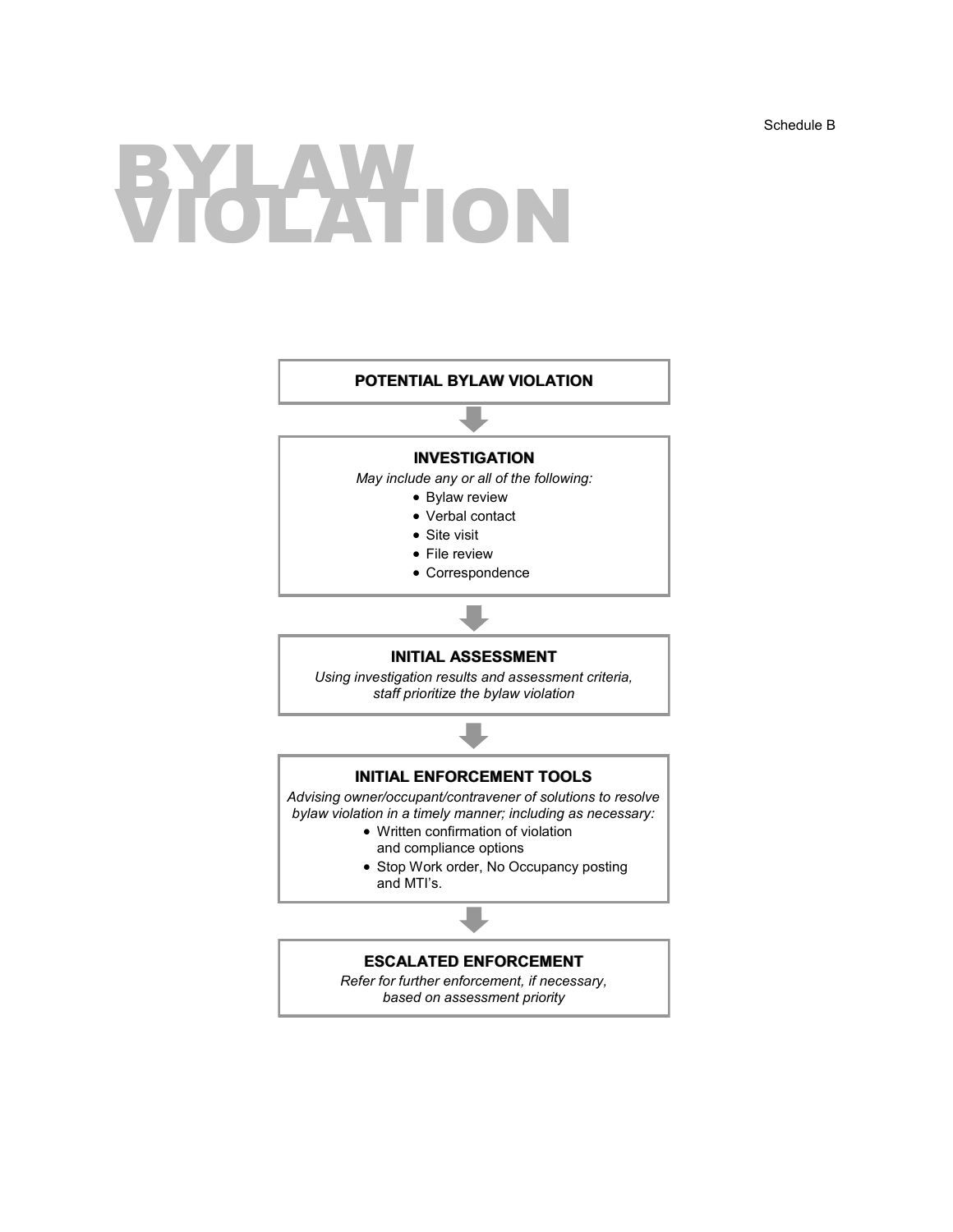# **LOW RITY**

#### **CONFIRM ASSESSMENT**

*Based on INVESTIGATION, previous ASSESSMENT, and any recent events, staff confirm LOW priority.*

#### **WRITTEN NOTIFICATION**

*If compliance has not been achieved, staff will again remind owner/occupant/contravener of the requirement to comply with District Bylaws, and advise of possible further action including MTI and Notice on Title if warranted. In the meantime, the District is not authorizing or approving the current violation, nor taking immediate further action.*

#### **VIOLATION FILED**

*As per Assessment, based on priority, District resources and owner/occupant/contravener notification, violation may be filed at this time, but could be brought forward if priority changes.*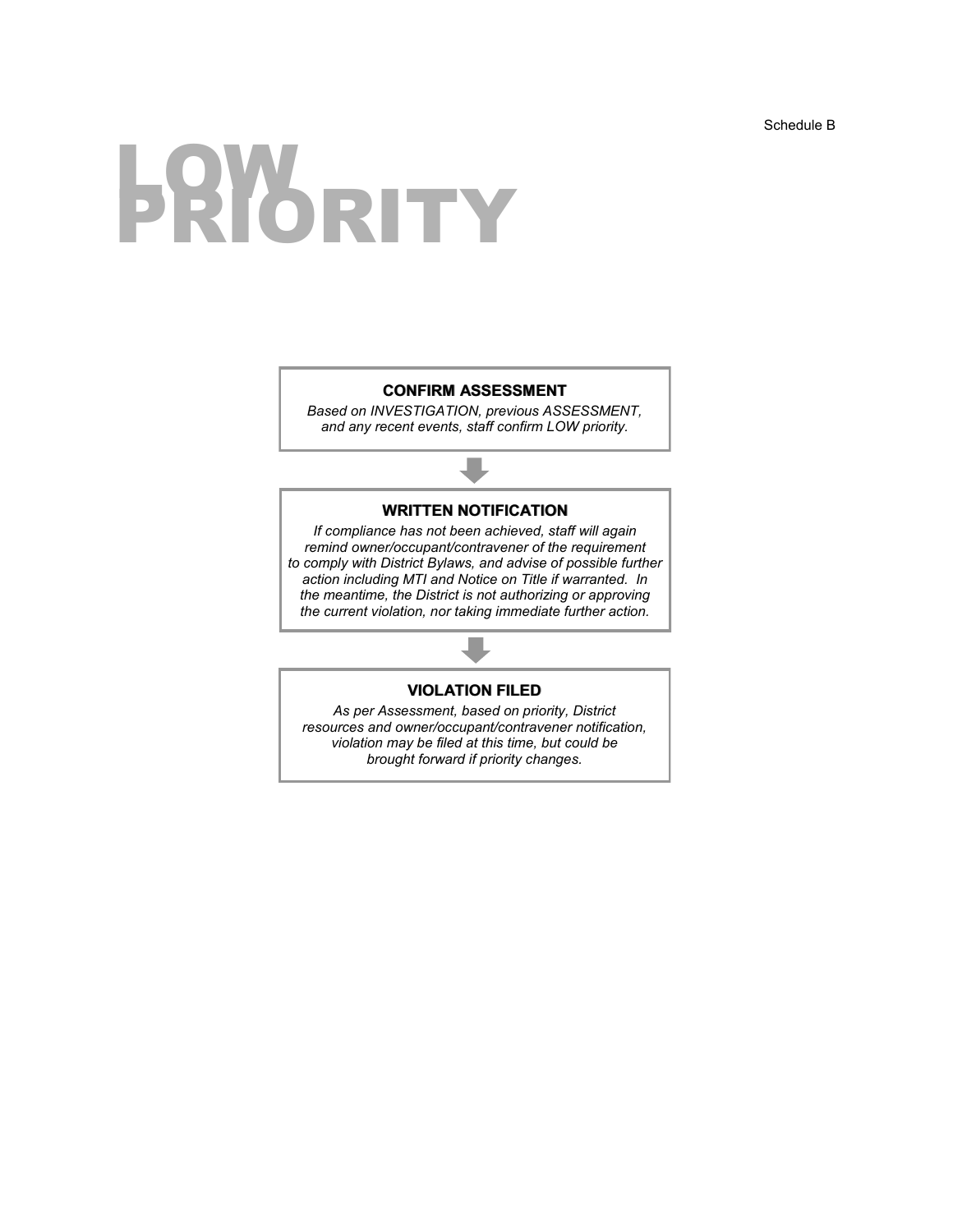## MEDIUM<br>PRIORITY

#### **CONFIRM ASSESSMENT**

*Based on INVESTIGATION, previous ASSESSMENT, and any recent events, staff confirm MEDIUM priority*

#### **ESCALATED ENFORCEMENT TOOLS**

*Staff determine appropriate enforcement tool(s)*

- *District Solicitor Written Warning*
- *Stop Work order*
- *No Occupancy posting*
- *M.T.I.*
- *Direct Enforcement*

#### **NOTICE ON TITLE**

*If applicable, Staff prepare a report to Council requesting that a Notice be placed on the Property's title regarding a Bylaw Infraction, as per Section 57 of the Community Charter*

#### **LEGAL PROCEEDINGS**

*Medium priority files may be closed at this time after correspondence to the contravener or a Notice on Title; however based on resources, violation and hazard, at a further Council Meeting, Council may consider authorizing legal proceedings such as imposing a remedial action order on the owner/contravener or obtaining a court injunction*

#### **VIOLATION FILED**

*As per Assessment, based on priority level, resources and owner/occupant/contravener notification, file may be filed after notification (and brought forward at a later date if the priority changes) or after legal proceedings have resulted in compliance.*